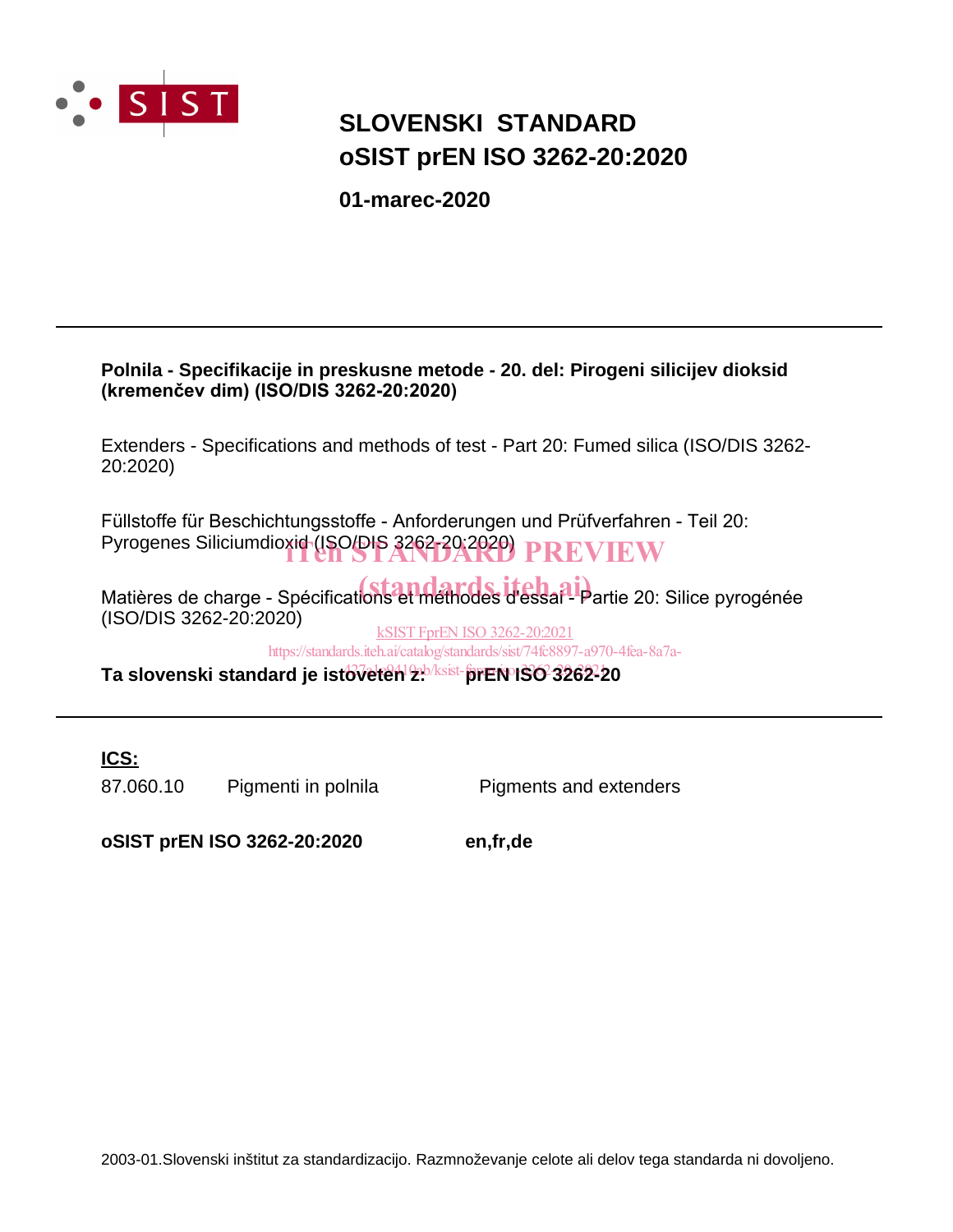**oSIST prEN ISO 3262-20:2020**

## iTeh STANDARD PREVIEW (standards.iteh.ai)

kSIST FprEN ISO 3262-20:2021 https://standards.iteh.ai/catalog/standards/sist/74fc8897-a970-4fea-8a7a-427a1e9410ab/ksist-fpren-iso-3262-20-2021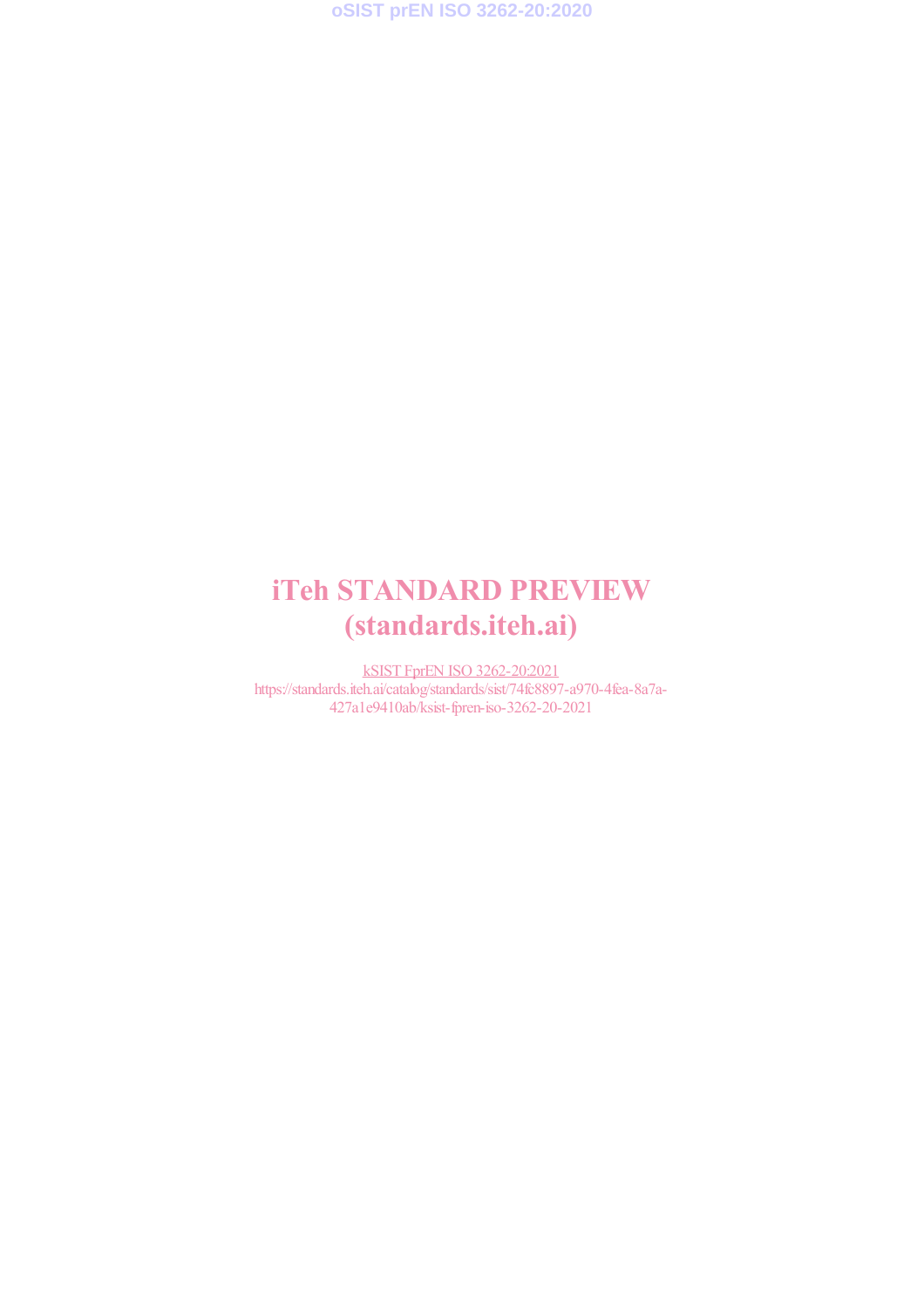## DRAFT INTERNATIONAL STANDARD **ISO/DIS 3262-20**

**2020-01-31 2020-04-24**

ISO/TC **256** Secretariat: **DIN**

Voting begins on: Voting terminates on:<br>2020-01-31 2020-04-24

# **Extenders — Specifications and methods of test —**

Part 20: **Fumed silica**

*Matières de charge pour peintures — Spécifications et méthodes d'essai — Partie 20: Silice pyrogénée*

ICS: 87.060.10

## iTeh STANDARD PREVIEW (standards.iteh.ai)

kSIST FprEN ISO 3262-20:2021 https://standards.iteh.ai/catalog/standards/sist/74fc8897-a970-4fea-8a7a-427a1e9410ab/ksist-fpren-iso-3262-20-2021

THIS DOCUMENT IS A DRAFT CIRCULATED FOR COMMENT AND APPROVAL. IT IS THEREFORE SUBJECT TO CHANGE AND MAY NOT BE REFERRED TO AS AN INTERNATIONAL STANDARD UNTIL PUBLISHED AS SUCH.

IN ADDITION TO THEIR EVALUATION AS BEING ACCEPTABLE FOR INDUSTRIAL, TECHNOLOGICAL, COMMERCIAL AND USER PURPOSES, DRAFT INTERNATIONAL STANDARDS MAY ON OCCASION HAVE TO BE CONSIDERED IN THE LIGHT OF THEIR POTENTIAL TO BECOME STANDARDS TO WHICH REFERENCE MAY BE MADE IN NATIONAL REGULATIONS.

RECIPIENTS OF THIS DRAFT ARE INVITED TO SUBMIT, WITH THEIR COMMENTS, NOTIFICATION OF ANY RELEVANT PATENT RIGHTS OF WHICH THEY ARE AWARE AND TO PROVIDE SUPPORTING DOCUMENTATION.

This document is circulated as received from the committee secretariat.

## **ISO/CEN PARALLEL PROCESSING**



Reference number ISO/DIS 3262-20:2020(E)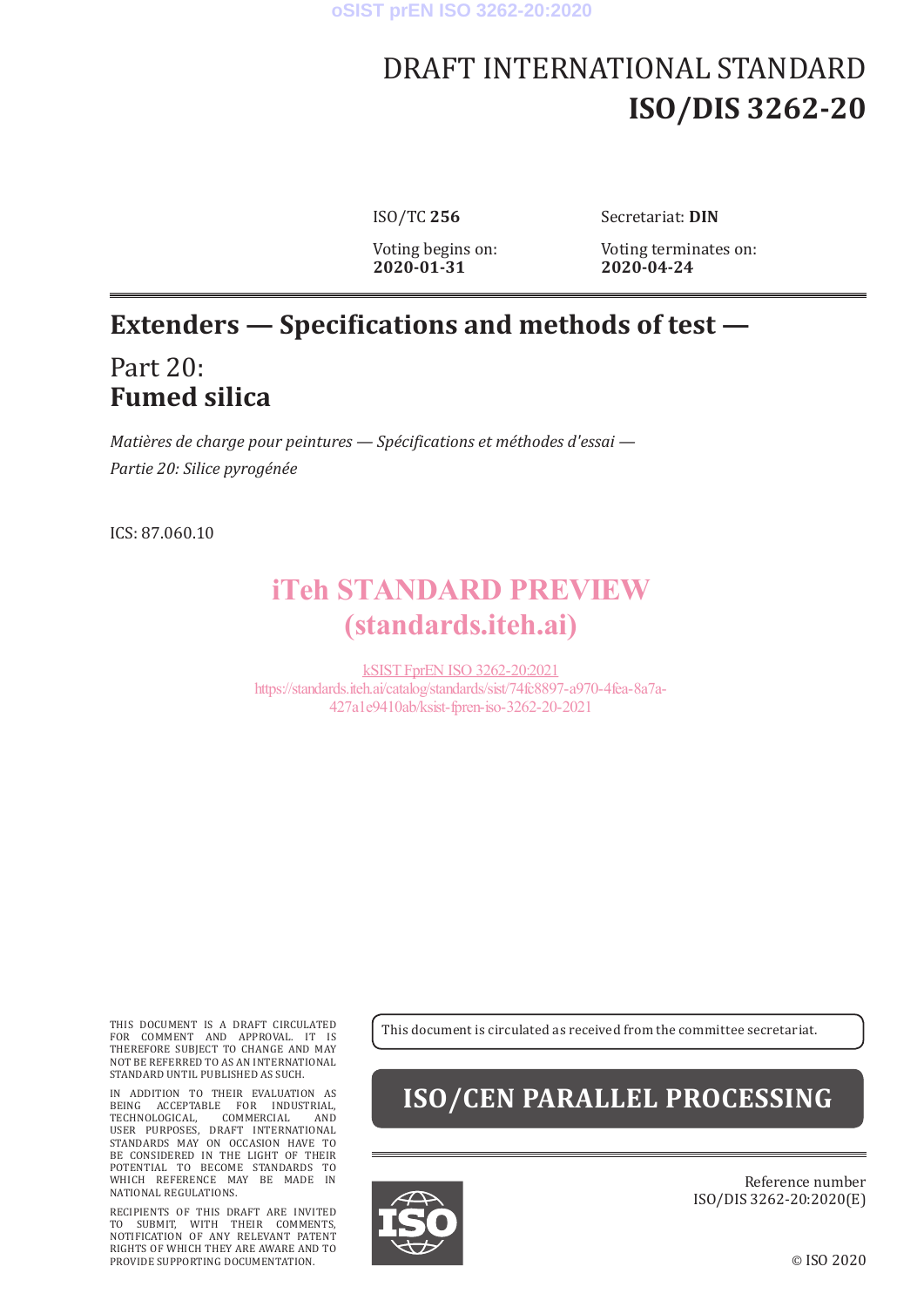## iTeh STANDARD PREVIEW (standards.iteh.ai)

kSIST FprEN ISO 3262-20:2021 https://standards.iteh.ai/catalog/standards/sist/74fc8897-a970-4fea-8a7a-427a1e9410ab/ksist-fpren-iso-3262-20-2021



## **COPYRIGHT PROTECTED DOCUMENT**

#### © ISO 2020

All rights reserved. Unless otherwise specified, or required in the context of its implementation, no part of this publication may be reproduced or utilized otherwise in any form or by any means, electronic or mechanical, including photocopying, or posting on the internet or an intranet, without prior written permission. Permission can be requested from either ISO at the address below or ISO's member body in the country of the requester.

ISO copyright office CP 401 • Ch. de Blandonnet 8 CH-1214 Vernier, Geneva Phone: +41 22 749 01 11 Fax: +41 22 749 09 47 Email: copyright@iso.org Website: www.iso.org

Published in Switzerland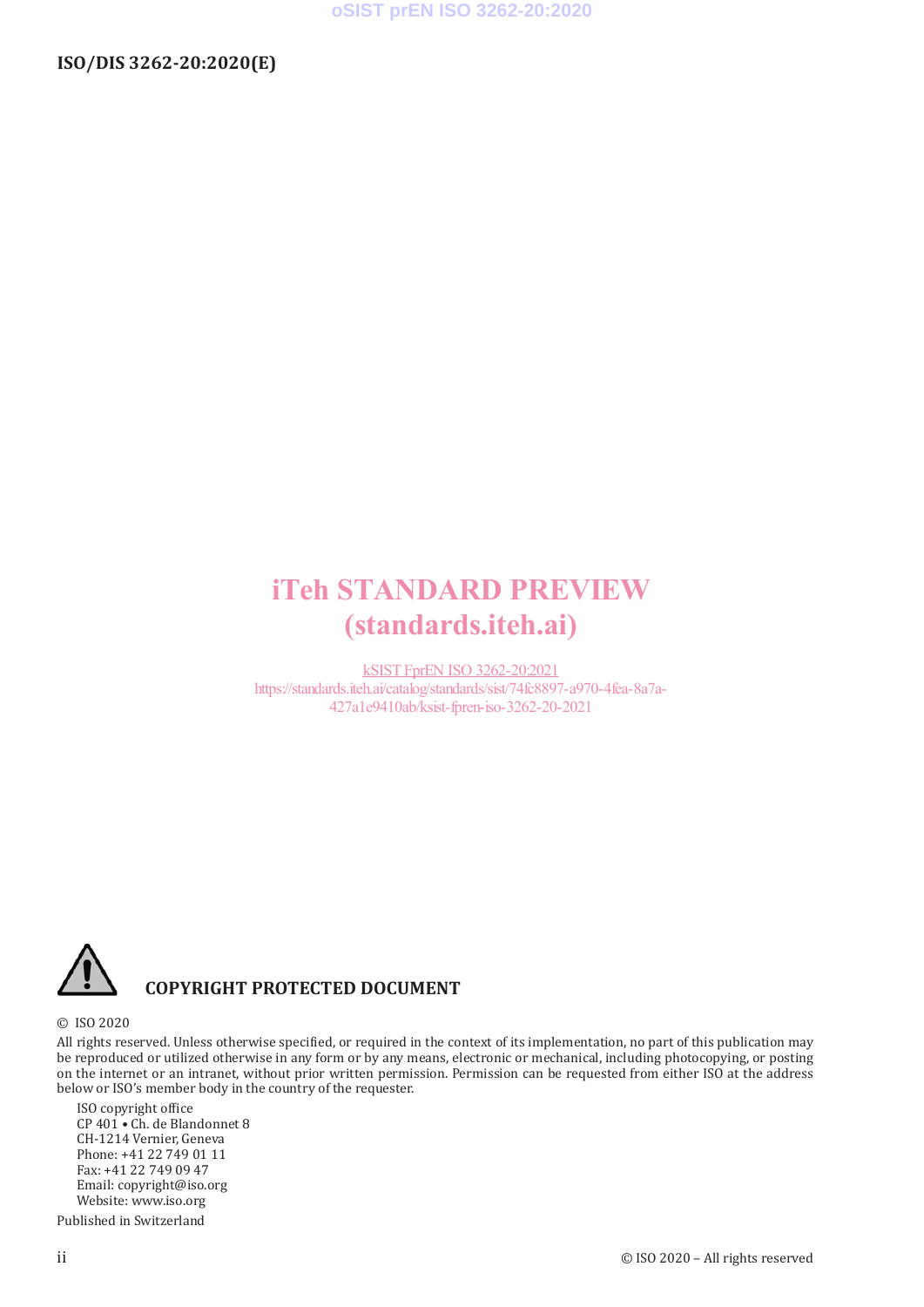Page

## **Contents**

| 1  |                                                                                                                                                                                                                                |                                                                                                                                                                                                                                     |  |  |  |  |
|----|--------------------------------------------------------------------------------------------------------------------------------------------------------------------------------------------------------------------------------|-------------------------------------------------------------------------------------------------------------------------------------------------------------------------------------------------------------------------------------|--|--|--|--|
| 2  |                                                                                                                                                                                                                                |                                                                                                                                                                                                                                     |  |  |  |  |
| 3  |                                                                                                                                                                                                                                |                                                                                                                                                                                                                                     |  |  |  |  |
| 4  |                                                                                                                                                                                                                                |                                                                                                                                                                                                                                     |  |  |  |  |
| 5  |                                                                                                                                                                                                                                |                                                                                                                                                                                                                                     |  |  |  |  |
| 6  | Determination of silica content <b>Election Structure 2</b>                                                                                                                                                                    |                                                                                                                                                                                                                                     |  |  |  |  |
|    | 6.1                                                                                                                                                                                                                            |                                                                                                                                                                                                                                     |  |  |  |  |
|    | 6.2                                                                                                                                                                                                                            |                                                                                                                                                                                                                                     |  |  |  |  |
|    | 6.3                                                                                                                                                                                                                            |                                                                                                                                                                                                                                     |  |  |  |  |
|    | 6.4                                                                                                                                                                                                                            |                                                                                                                                                                                                                                     |  |  |  |  |
|    | 6.5                                                                                                                                                                                                                            |                                                                                                                                                                                                                                     |  |  |  |  |
|    | 6.6                                                                                                                                                                                                                            | Precision <u>2003</u> The Contract of the Contract of Australian Contract of Australian Contract of Australian Contract of Australian Contract of Australian Contract of Australian Contract of Australian Contract of Australian C |  |  |  |  |
| 7  |                                                                                                                                                                                                                                | Determination of aluminium oxide, titanium (IV) oxide and iron (III) oxide                                                                                                                                                          |  |  |  |  |
|    | contents by spectrometry <b>Executive Contents</b> 4                                                                                                                                                                           |                                                                                                                                                                                                                                     |  |  |  |  |
|    | 7.1                                                                                                                                                                                                                            |                                                                                                                                                                                                                                     |  |  |  |  |
|    | 7.2                                                                                                                                                                                                                            |                                                                                                                                                                                                                                     |  |  |  |  |
|    | 7.3                                                                                                                                                                                                                            |                                                                                                                                                                                                                                     |  |  |  |  |
|    | 7.4                                                                                                                                                                                                                            | Apparatus 5<br>Procedure en STANDARD PREVIEW 5                                                                                                                                                                                      |  |  |  |  |
|    | 7.5                                                                                                                                                                                                                            | Expression of results<br>Precision (standards.iteh.ai) 8                                                                                                                                                                            |  |  |  |  |
|    | 7.6                                                                                                                                                                                                                            |                                                                                                                                                                                                                                     |  |  |  |  |
| 8  |                                                                                                                                                                                                                                |                                                                                                                                                                                                                                     |  |  |  |  |
|    |                                                                                                                                                                                                                                |                                                                                                                                                                                                                                     |  |  |  |  |
|    |                                                                                                                                                                                                                                |                                                                                                                                                                                                                                     |  |  |  |  |
|    |                                                                                                                                                                                                                                |                                                                                                                                                                                                                                     |  |  |  |  |
|    | 8.4                                                                                                                                                                                                                            |                                                                                                                                                                                                                                     |  |  |  |  |
|    | 8.5                                                                                                                                                                                                                            |                                                                                                                                                                                                                                     |  |  |  |  |
|    | 8.6                                                                                                                                                                                                                            |                                                                                                                                                                                                                                     |  |  |  |  |
| 9  | Determination of chloride content [11] and the content of the content of the content of the content of the content of the content of the content of the content of the content of the content of the content of the content of |                                                                                                                                                                                                                                     |  |  |  |  |
|    | 9.1                                                                                                                                                                                                                            |                                                                                                                                                                                                                                     |  |  |  |  |
|    | 9.2                                                                                                                                                                                                                            |                                                                                                                                                                                                                                     |  |  |  |  |
|    | 9.3                                                                                                                                                                                                                            |                                                                                                                                                                                                                                     |  |  |  |  |
|    | 9.4                                                                                                                                                                                                                            |                                                                                                                                                                                                                                     |  |  |  |  |
|    | 9.5                                                                                                                                                                                                                            |                                                                                                                                                                                                                                     |  |  |  |  |
|    | 9.6                                                                                                                                                                                                                            | Precision 22                                                                                                                                                                                                                        |  |  |  |  |
| 10 |                                                                                                                                                                                                                                | Test report 12                                                                                                                                                                                                                      |  |  |  |  |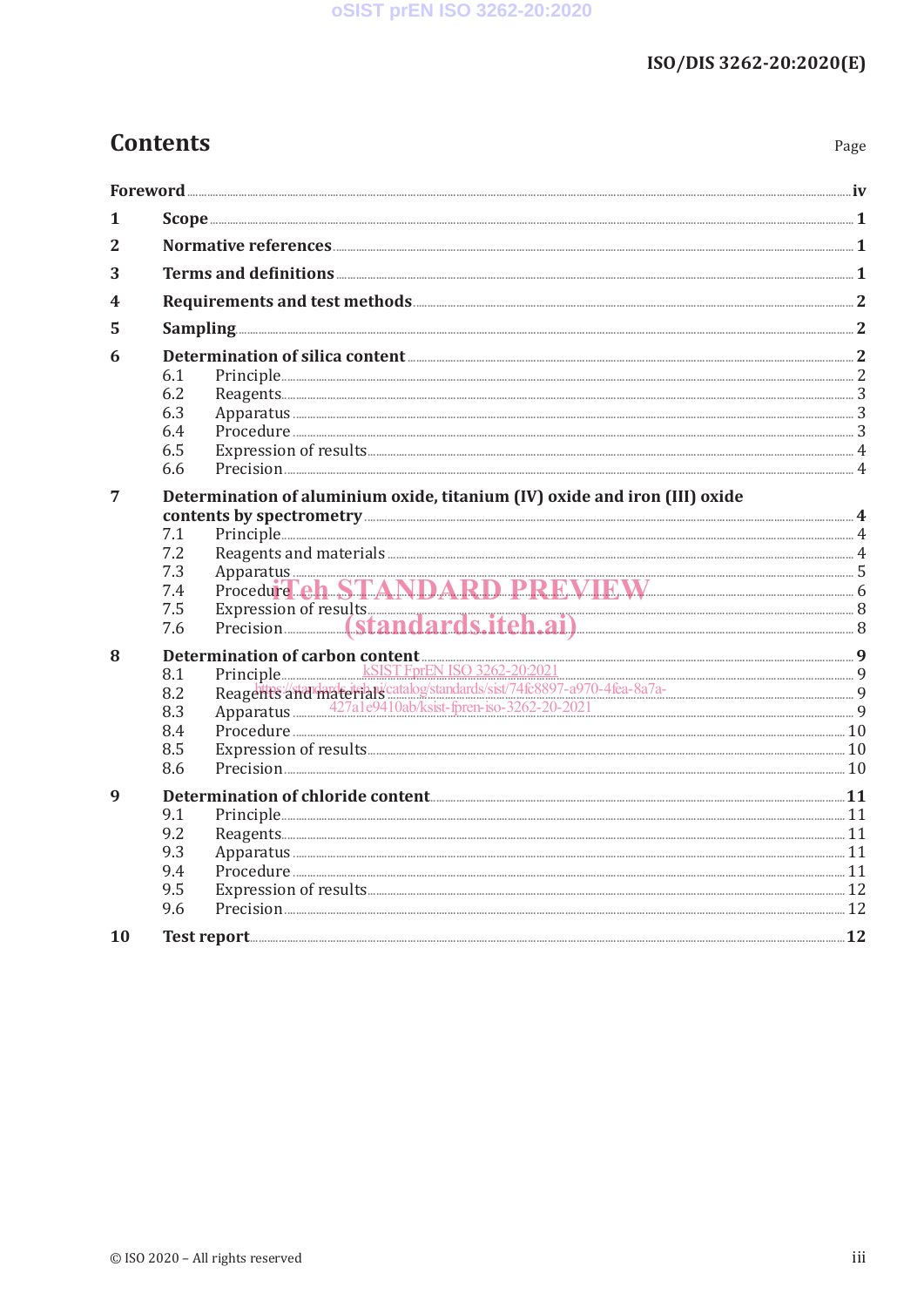## **Foreword**

ISO (the International Organization for Standardization) is a worldwide federation of national standards bodies (ISO member bodies). The work of preparing International Standards is normally carried out through ISO technical committees. Each member body interested in a subject for which a technical committee has been established has the right to be represented on that committee. International organizations, governmental and non-governmental, in liaison with ISO, also take part in the work. ISO collaborates closely with the International Electrotechnical Commission (IEC) on all matters of electrotechnical standardization.

The procedures used to develop this document and those intended for its further maintenance are described in the ISO/IEC Directives, Part 1. In particular, the different approval criteria needed for the different types of ISO documents should be noted. This document was drafted in accordance with the editorial rules of the ISO/IEC Directives, Part 2 (see www.iso.org/directives).

Attention is drawn to the possibility that some of the elements of this document may be the subject of patent rights. ISO shall not be held responsible for identifying any or all such patent rights. Details of any patent rights identified during the development of the document will be in the Introduction and/or on the ISO list of patent declarations received (see www.iso.org/patents).

Any trade name used in this document is information given for the convenience of users and does not constitute an endorsement.

For an explanation of the voluntary nature of standards, the meaning of ISO specific terms and expressions related to conformity assessment, as well as information about ISO's adherence to the<br>World Trade Organization (WTO) principles in the Technical Barriers to Trade (TBT), see www.iso.org/ World Trade Organization (WTO) principles in the Technical Barriers to Trade (TBT), see www.iso.org/ iso/foreword.html. (standards.iteh.ai)

This document was prepared by Technical Committee ISO/TC 256, *Pigments, dyestuff and extenders*. kSIST FprE

This second edition cancels and dreplaces the first adition (ISO 3262420:2000), which has been technically revised. 427a1e9410ab/ksist-fpren-iso-3262-20-2021

The main changes compared to the previous edition are as follows:

- the main title has been changed from "Extenders for paints" to "Extenders";
- in Table 1 carbon content has been revised and organic surface has been refined;
- $\frac{1}{2}$  in 6.3.4 magnesium perchlorate has been changed to an example for a desiccant;
- $\frac{1}{2}$  in 8.2.3 suitable examples for carbon steel have been added;
- the text has been editorially revised and the normative references have been updated.

A list of all parts in the ISO 3262 series can be found on the ISO website.

Any feedback or questions on this document should be directed to the user's national standards body. A complete listing of these bodies can be found at www.iso.org/members.html.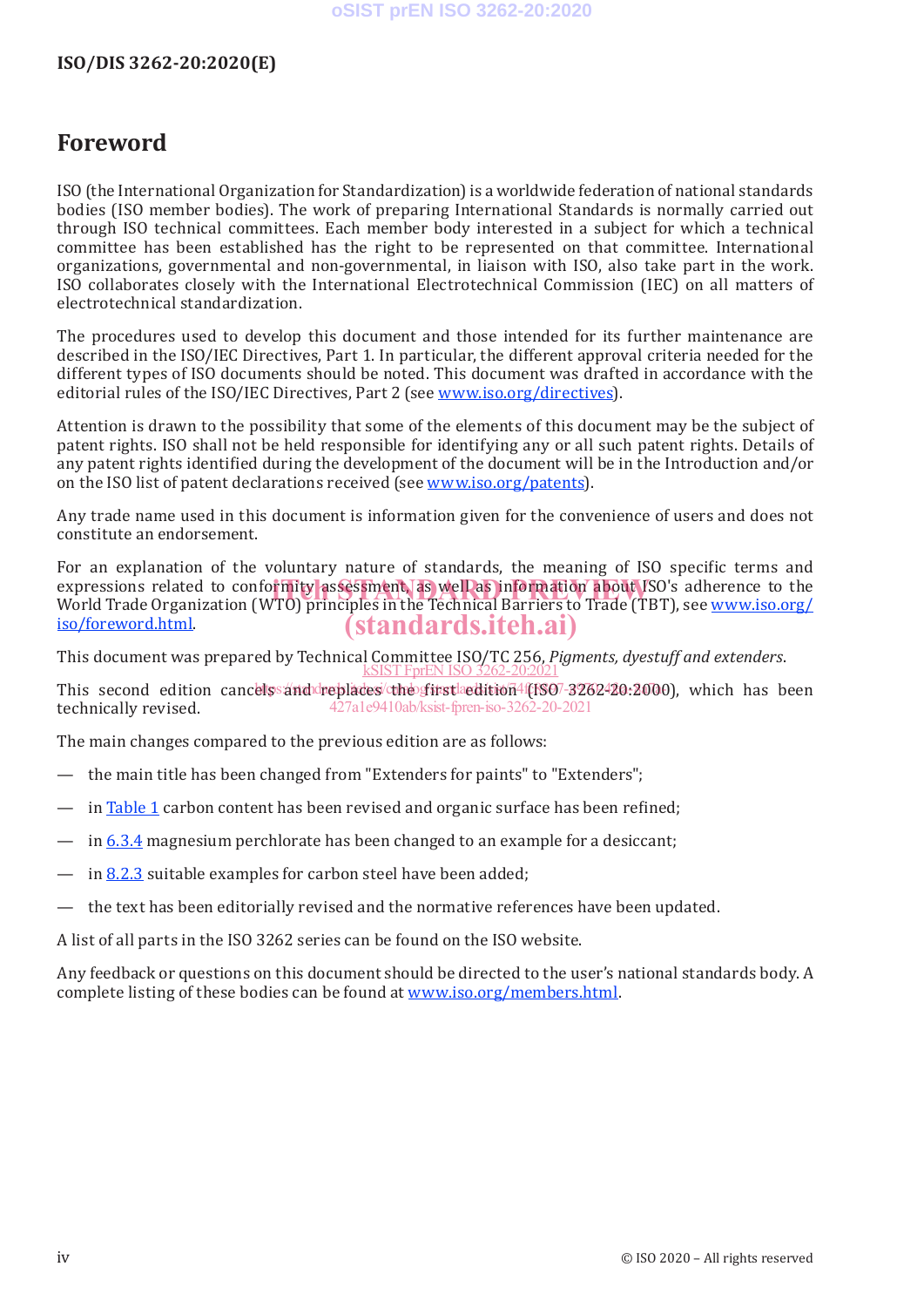## **Extenders — Specifications and methods of test —**

## Part 20: **Fumed silica**

## **1 Scope**

This document specifies requirements and corresponding methods of test for fumed silica.

## **2 Normative references**

The following documents are referred to in the text in such a way that some or all of their content constitutes requirements of this document. For dated references, only the edition cited applies. For undated references, the latest edition of the referenced document (including any amendments) applies.

ISO 648, *Laboratory glassware — Single-volume pipettes*

ISO 787-2, *General methods of test for pigments and extenders — Part 2: Determination of matter volatile at 105 degrees C* iTeh STANDARD PREVIEW

ISO 787-9, *General methods of test for pigments and extenders — Part 9: Determination of pH value of an*  (standards.iteh.ai) *aqueous suspension*

ISO 787-11, General methods of te<u>st for pigments and exten</u>ders — Part 11: Determination of tamped  $\boldsymbol{v}$ olume and apparent density after tamping <sub>g/standards/sist/74fc8897-a970-4fea-8a7a-</sub>

ISO 787-18, *General methods of test for pigments and extenders — Part 18: Determination of residue on*  427a1e9410ab/ksist-fpren-iso-3262-20-2021*sieve — Mechanical flushing procedure*

ISO 1042, *Laboratory glassware — One-mark volumetric flasks*

ISO 3262-1, *Extenders for paints — Specifications and methods of test — Part 1: Introduction and general test methods*

ISO 3696, *Water for analytical laboratory use — Specification and test methods*

ISO 3819, *Laboratory glassware — Beakers*

ISO 15528, *Paints, varnishes and raw materials for paints and varnishes — Sampling*

ISO 18451-1, *Pigments, dyestuffs and extenders — Terminology — Part 1: General terms*

## **3 Terms and definitions**

For the purposes of this document, the terms and definitions given in ISO 18451-1 and the following apply.

ISO and IEC maintain terminological databases for use in standardization at the following addresses:

— IEC Electropedia: available at http://www.electropedia.org/

— ISO Online browsing platform: available at http://www.iso.org/obp

#### **3.1**

**fumed silica**

amorphous silica produced from silicon halides by high-temperature flame hydrolysis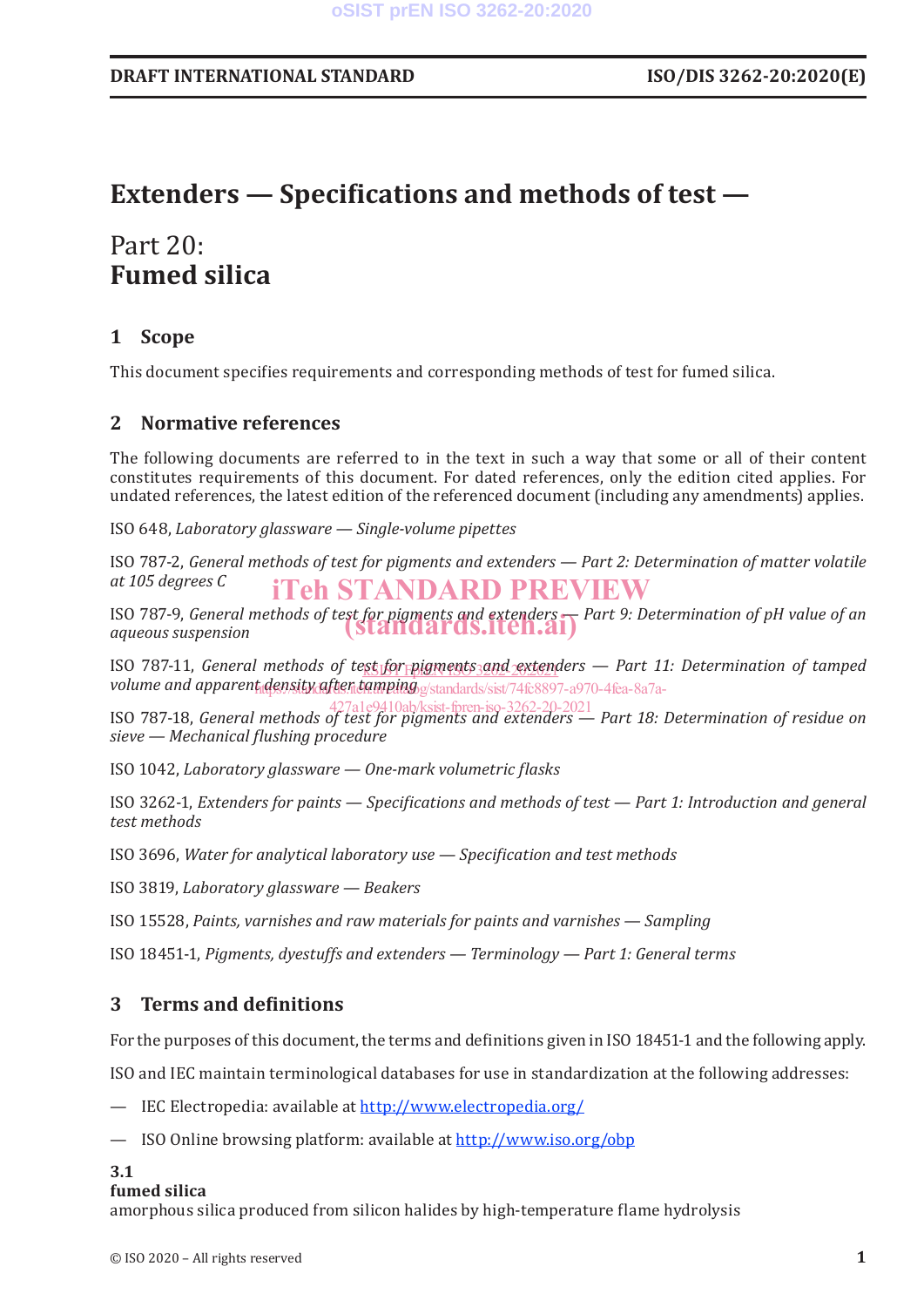## **4 Requirements and test methods**

For fumed silica complying with this document, the essential requirements are specified in Table 1 and the conditional requirements are listed in Table 2.

| Characteristic                                                                                                                       | Unit                   | Requirement    |                | <b>Test method</b> |  |  |  |
|--------------------------------------------------------------------------------------------------------------------------------------|------------------------|----------------|----------------|--------------------|--|--|--|
|                                                                                                                                      |                        | <b>Grade A</b> | <b>Grade B</b> |                    |  |  |  |
| Silica content, min.                                                                                                                 | $%$ (mass<br>fraction) | 99,8           |                | Clause 6           |  |  |  |
| Oxide content                                                                                                                        |                        | max. 0,05      |                | <b>Clause 7</b>    |  |  |  |
| $Al_2O_3$                                                                                                                            |                        |                |                |                    |  |  |  |
| TiO <sub>2</sub>                                                                                                                     |                        | max. 0,03      |                |                    |  |  |  |
| Fe <sub>2</sub> O <sub>3</sub>                                                                                                       |                        | max. 0,003     |                |                    |  |  |  |
| Carbon content <sup>a</sup>                                                                                                          |                        | < 0,3          | $\geq 0.3^b$   | <b>Clause 8</b>    |  |  |  |
| Chloride content                                                                                                                     |                        | max. 0,025     |                | <b>Clause 9</b>    |  |  |  |
| Organic surface treatment or<br>surface coating                                                                                      |                        | N <sub>0</sub> | Yes            | <b>Clause 8</b>    |  |  |  |
| Residue on 45 $\mu$ m sieve                                                                                                          | $%$ (mass<br>fraction) | max. 0,05      | Not applicable | ISO 787-18         |  |  |  |
| Matter volatile at 105 °C                                                                                                            | $%$ (mass<br>fraction) | max.3          | max.1          | ISO 787-2          |  |  |  |
| Loss on ignition                                                                                                                     | $%$ (mass<br>fraction) | max. 2,5       | max. 10        | ISO 3262-1         |  |  |  |
| pH value of aqueous suspension                                                                                                       |                        | 3,6 to 4,5     | $3,4$ to $8c$  | ISO 787-9          |  |  |  |
| a<br>The carbon content is also part of the loss on ignition For EN ISO 3262-20:2021                                                 |                        |                |                |                    |  |  |  |
| Usually does not exceed 15 %tps://standards.iteh.ai/catalog/standards/sist/74fc8897-a970-4fea-8a7a-<br>b                             |                        |                |                |                    |  |  |  |
| Use a 1:1 (mass fraction) mixture of water and methanol.<br>Use a 1:1 (mass fraction) mixture of water and methanol.<br>$\mathsf{C}$ |                        |                |                |                    |  |  |  |

#### **Table 2 — Conditional requirements**

| <b>Characteristic</b>          | Unit    | Requirement                                    |                | <b>Test method</b>                             |
|--------------------------------|---------|------------------------------------------------|----------------|------------------------------------------------|
|                                |         | <b>Grade A</b>                                 | <b>Grade B</b> |                                                |
| Apparent density after tamping | g/ml    | To be agreed between<br>the interested parties |                | ISO 787-11                                     |
| Specific surface area          | $m^2/g$ |                                                |                | To be agreed between<br>the interested parties |

## **5 Sampling**

Take a representative sample of the product to be tested according to ISO 15528.

## **6 Determination of silica content**

### **6.1 Principle**

A test portion is ignited, weighed and treated with sulphuric acid and hydrofluoric acid. The silicon tetrafluoride thus formed is evaporated off and the silica content is calculated from the impurities is not required.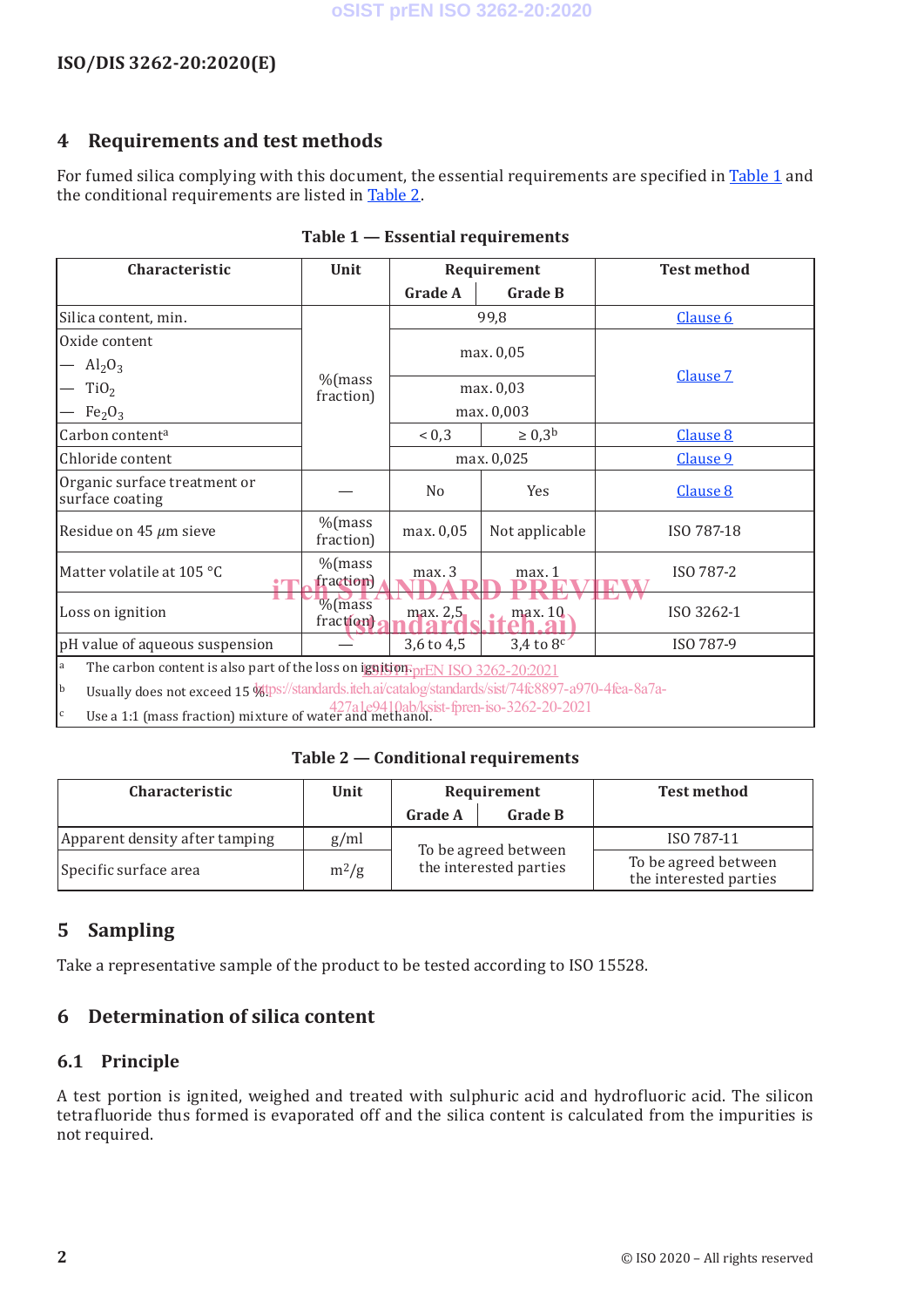#### **6.2 Reagents**

Use only reagents of recognized analytical grade and only water of at least grade 3 purity as defined in ISO 3696.

**6.2.1 Sulfuric acid,** diluted 1 + 1.

Add 1 part by volume of concentrated sulphuric acid, approximately 96 % (mass fraction) *ρ* ≈ 1,84 g/ml, slowly to 1 part by volume of water.

**6.2.2 Hydrofluoric acid,** concentrated, approximately 40 % (mass fraction) *ρ* ≈ 1,13 g/ml.

#### **6.3 Apparatus**

Use ordinary laboratory apparatus and glassware, together with the following:

#### **6.3.1 Platinum dish.**

- **6.3.2 Muffle furnace,** capable of being maintained at (1 000 ± 20) °C.
- **6.3.3 Infrared evaporator.**
- **6.3.4 Desiccator, containing for example magnesium perchlorate as desiccant.**
- **6.4 Procedure** (standards.iteh.ai)

### **6.4.1** Number of determination SIST FprEN ISO 3262-20:2021

Carry out the determination in duplicate b/ksist-fpren-iso-3262-20-2021 https://standards.iteh.ai/catalog/standards/sist/74fc8897-a970-4fea-8a7a-

#### **6.4.2 Test portion**

Weigh, to the nearest 0,2 mg, approximately 1 g  $(m_0)$  of the sample (see Clause 5) into the tared platinum dish  $(6.3.1)$ .

#### **6.4.3 Determination**

Ignite the test portion in the muffle furnace  $(6.3.2)$  at  $(1\ 000 \pm 20)$  °C to constant mass (this should take approximately 2 h) and allow to cool in the desiccator  $(6.3.4)$ . Weigh the test portion again  $(m_1)$ .

Wet the ignited test portion in the platinum dish with 2 ml to 3 ml of water, add 1 ml of sulphuric acid (6.2.1) and 15 ml of hydrofluoric acid (6.2.2) and evaporate to a syrup on the infrared evaporator (6.3.3), taking care to avoid loss by spitting. Allow to cool and wash the sides down with small quantities of water. Then add a further 10 ml of hydrofluoric acid and evaporate to dryness. If the evaporation of the silicon tetrafluoride is not complete, add a further 10 ml of hydrofluoric acid and evaporate to dryness again.

Heat the residue until white fumes are no longer evolved, then ignite for 30 min in the muffle furnace at (1 000  $\pm$  20) °C. Remove from the furnace, allow to cool in the desiccator and weigh to the nearest  $0,2$  mg  $(m_2)$ .